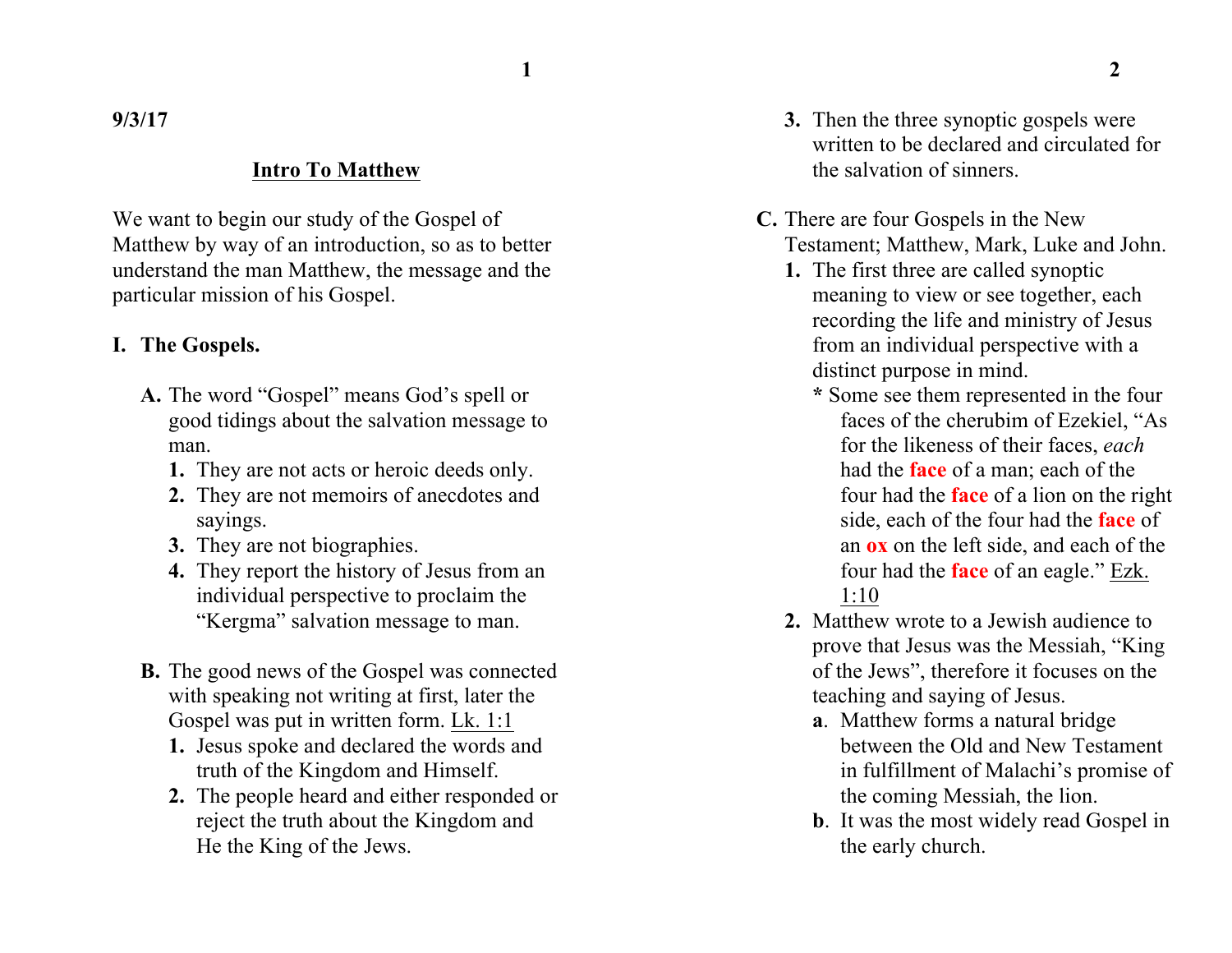- **c** . The French critic Reman said the following about the Gospel of Matthew, "The most important book which has ever been written."
- **3.** Mark wrote to the Romans portraying Jesus as the "servant of man", the ox, focusing on His works.
- **4.** Luke wrote to Greek presenting Jesus as the "Son of man", the perfect man without sin, focusing on His humanness.
- **5.** John is not a synoptic but declares Jesus to be the "Son of God", writing to the church, He is God Incarnate, the eagle . \* The longest is Luke, Matthew, John and Mark.
- **6.** The four gospels make up 48 -50% of the New Testament.

#### **II. The authenticity and authorship .**

- **A.** The external evidence .
	- **1.** The Christian community and church fathers of the first four centuries believed and accepted Matthew as the author, while believing he wrote it in Hebrew .
		- **a** . Papias lived 70 -155 A. D. he said, "Matthew wrote the divine oracles in the Hebrew dialect." 125 A. D. **1)** He wrote, "Now Matthew complied the logia in the Hebrew dialect"
- **2)** He adds "each person translated thee Hebrew logia as best he could"
- **3)** But what did Papias mean by logia? And he never says he saw them or found them in use.
- **4)** Lenski the Greek Scholar says, "He uses the aorist when he tells about the use to which they were put. This means that he is reporting an interesting historical fact, and that in his time this logias wer no longer used and probably were not even any longer known.
- **b**. Irenaeus lived 130-200 A. D. and said, "Matthew put forth his written Gospel among the Hebrews in their own tongue."
	- **1)** He wrote that Matthew issued "a gospel" in Hebrew at the time when Peter and Paul were preaching and founding the church in Rome, 64 -65 A. D.
	- **2 )** But the church had been founded long before this date and not by the apostles, but by Christian converts that had moved to Rome.
	- **3 )** If this is an obvious error in history, could it be the Irenaeus like Papias call these logia in Hebrew a "gospel".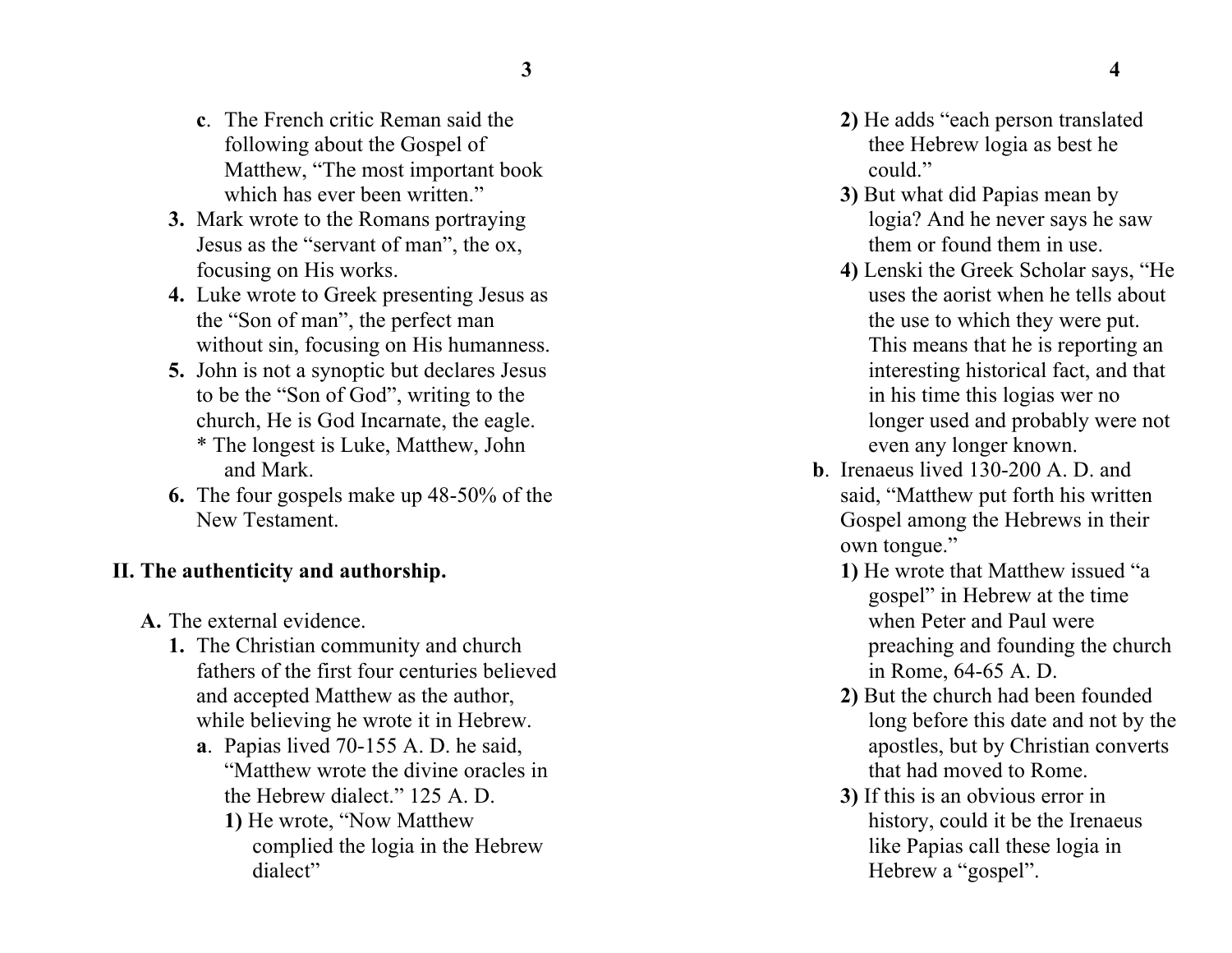- **c**. Origin lived 85-254 A. D. he said, "Matthew, once a tax collector, published it (Gospel) for the benefit of the Jewish converts."
	- **1)** He was born in 185 A. D.
	- **2)** He say Matthew was the first to write and that he composed and issued a Gospel in Hebrew for the Jewish believers.
	- **3)** But he made this statement based on a tradition about Matthew.
- **d.** Eusibius lived 264-340 A. D. said Matthew "composed in their native language".
	- **1)** He also gathered these traditional opinions for his church history, expressing himself in the same way.
	- **2)** The Dedache, the teachings of the apostle for scrutinizing false teachers, attests to the authenticity Matthew's Gospel.
	- **3)** These cover from 150-325 A. D.
- **e.** Jerome, in the second half of the fourth century thought he had discovered Matthew's Hebrew Gospel in the Aramaic, 340-420 A. D.
	- **1)** The "Gospel of the Nazarenes" or the "Gospel of the Hebrews", a Jewish Christian sec,

**2)** But he himself later discovered his mistake.

- **2.** The general consensus then was that Matthew wrote in Hebrew and later translated it into the Greek because of the statement of Papias.
	- **a.** This Hebrew, Aramaic text is called "Q", but there has never been evidence for it.
		- **1)** The problem being if Matthew wrote the original in Hebrew, then that would be the most valuable and reliable.
		- **2)** And if Matthew translated it, it would still hold second place.
		- **3)** If someone else translated into Greek, as some say later in 65 or some unknown writer in 90 A. D., then why was the authorship attributed to Matthew and not the interpreter of the translation?
		- **4)** Why do we not have any record of protest or questioning the validity of this hypothetical unknown translator?
		- **5)** And what does this hypothesis do to the doctrine of the "Inspiration of Scripture".
	- **b.** Many today believe Matthew in the Greek is the original, not a translation.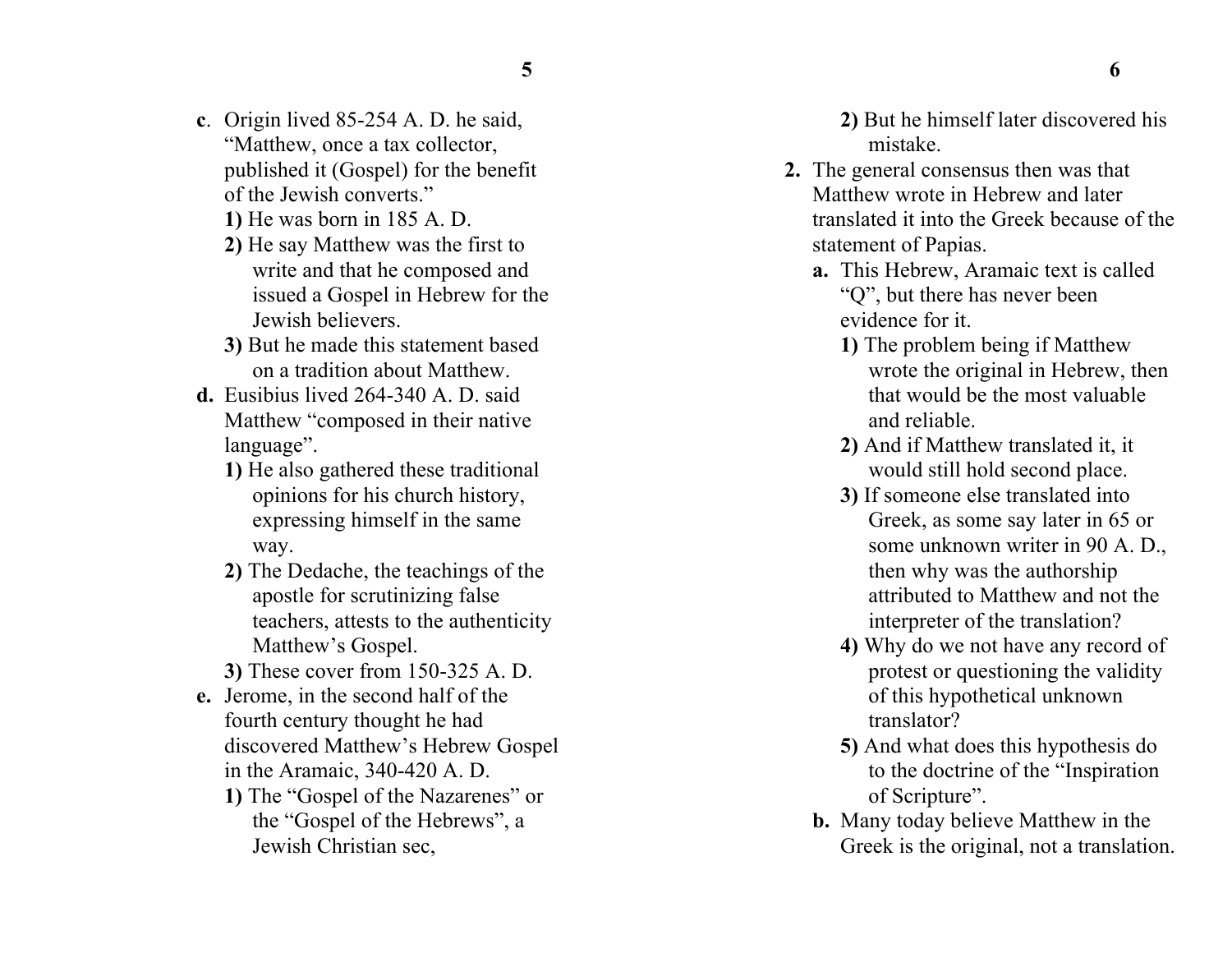- **1)** In view that "Q" has never been seen by any person.
- **2)** In view that "Q" has never been discovered, even to the present day, it never existed.
- **B.** Internal evidence.
	- **1.** Matthew is listed as an apostle, 8th in his Gospel, 7th in the other two. Matt. 10:2- 4; Lk. 3:16-19; 6:14-16
	- **2.** Matthew describes himself as "the publican", though he never identifies himself as the author. Matt. 10:3
	- **3.** Matthew was at the seat of custom at Capernaum and answered the call of Jesus, gave Jesus a feast at his house and invited tax collectors and sinners. Matt. 9:9-10
		- **a.** His surname is Levi. Mk. 2:14; Lk. 5:27-28
		- **b.** He is the son of Alphaeus. Mk. 2:14
	- **4.** Matthew's old profession prepared him for the recording of the Gospel, though despised by the Jews.
	- **5.** Matthew was present at the ascension of Jesus. Acts 1
	- **6.** Matthew was present at Pentecost and upper room. Acts 2 \* His name means "God's gift".
	- **7.** Matthew was the only eyewitness and traveler with Jesus besides John.
- **a.** Mark wrote his Gospel from Peter and many teach it was the first gospel that Luke and Matthew depended on Mark.
- **b.** Luke wrote his Gospel from interviews of first hand information.

#### **III. The place and date.**

- **A.** The place of the writing.
	- **1.** It is believed in Israel.
	- **2.** Syria in Antioch.
- **B.** The date is the most difficult.
	- **1.** There are dates that go from 45-140 A. D.
	- **2.** There is no need to go beyond 70 A. D. because the Gospel implies and assumes the temple was still standing.
	- **3.** The probable date is 62-63 A. D. , since the fire at Rome was in 64 A. D. and persecution followed.

# **IV. The characteristics.**

- **A.** Matthew presents the Messianic King according to the Scriptures.
	- **1.** His virgin birth. Matt. 1:23; Is. 7:14
	- **2.** His birth place, the city of Bethlehem. Matt. 2:6; Mic. 5:2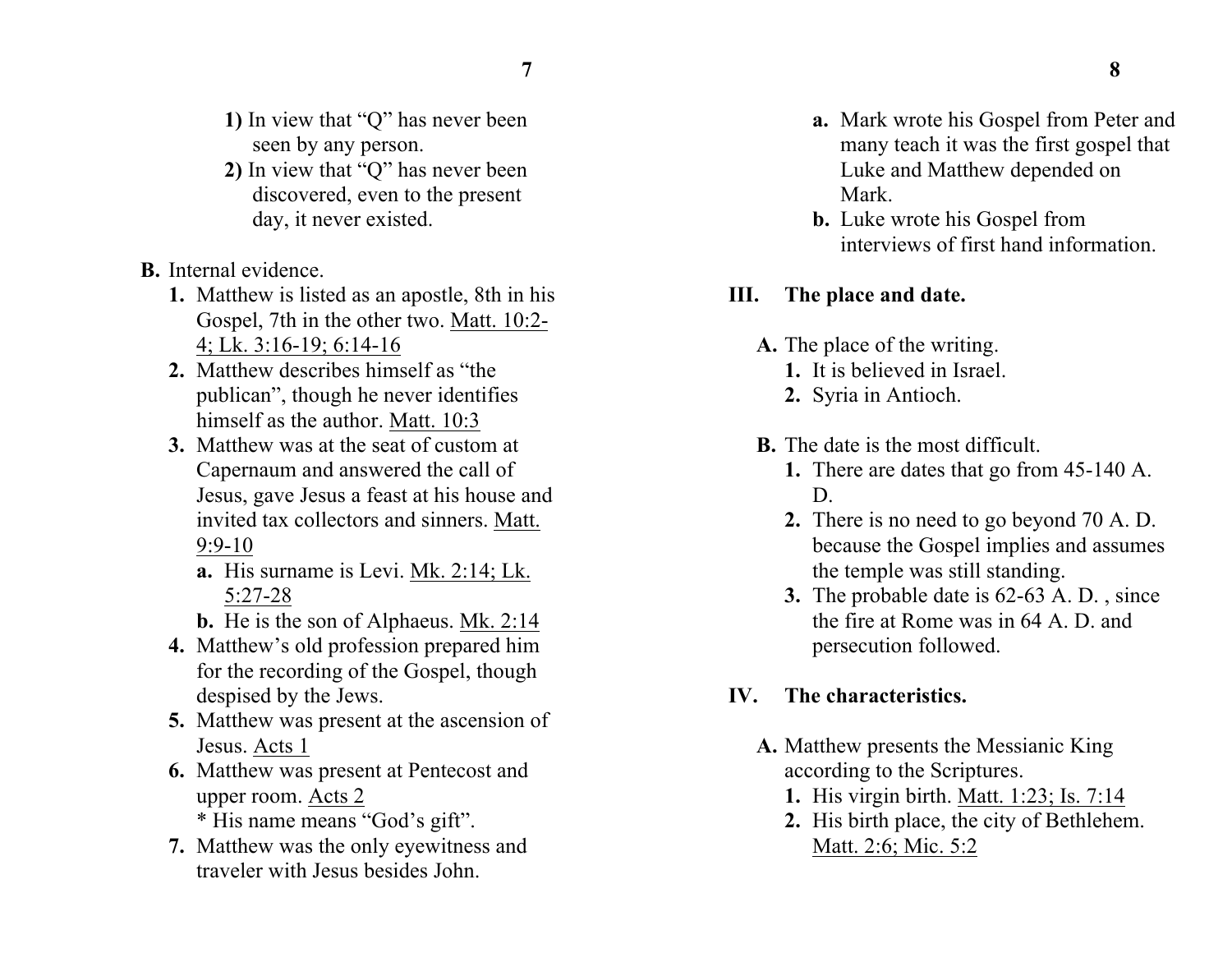- **3.** His return from Egypt after the death of Herod. Matt**.** 2:15; Hos. 11:1
- 4. The killing of infants by Herod. Matt. 2:18; Jer. 31:15
- **5.** His residing in Nazareth. Matt. 2:23; Is. 11:1; Jer. 33:15
- **6.** His forerunner John the Baptist, His cousin. Matt. 3:3; Is. 40:3
- **7.** His ministr y to Galilee of the Gentiles. Matt. 4:15-16; Is. 9:1-2
- **8.** His healing ministry by the atonement and bore our sicknesses. Matt. 8:17: Is. 53:4
- **9.** His being a servant to the Gentiles. Matt.  $12:18-21$ ; Is. 42:1-4
- **10.** His Parabolic teaching revealing secret things. Matt. 13:35; Ps. 78:2
- **11.** His entry to Jerusalem. Matt. 21:5; Zech. 9:9
- **12.** His arrest that led to all forsaking Him. Matt. 26:56; Zech. 13:7
- **B.** Matthew presents the gospel of the Kingdom.
	- **1.** The kingdom of heaven appears thirty two times .
		- **a.** The phrase "K ingdom of heaven" is unique of Matthew and does not appear anywhere else in New Testament .
- **c.** John the Baptist, the cousin of Jesus was the first to use the expression "the kingdom of heaven".
	- **1)** John began his ministry courageously declaring, "Repent; for the kingdom of heaven is at hand." Matt. 3:2
	- **2)** When the Lord Jesus Christ began His ministry, He did so by making the same declaration, "From that time Jesus began to preach and to say, "Repent, for the **kingdom** of **heaven** is at hand." Matt. 4:17
- **d .** J. Vernon McGee, says "The phrase indicates God's rule over the earth referring to the prophecies of the Old Testament concerning the coming of the King from heaven to set up a kingdom on this earth with heaven's standard. The concept is not new." (Daniel 2:44; 7:14, 27).
	- **\*** "It will be seen that the term "kingdom of heaven" is a progressive term in the Gospel of Matthew. It assumes the mystery form during the days of the rejection of the King, but the King becomes a sower in the world (Matthew 13). The kingdom will be established on this earth by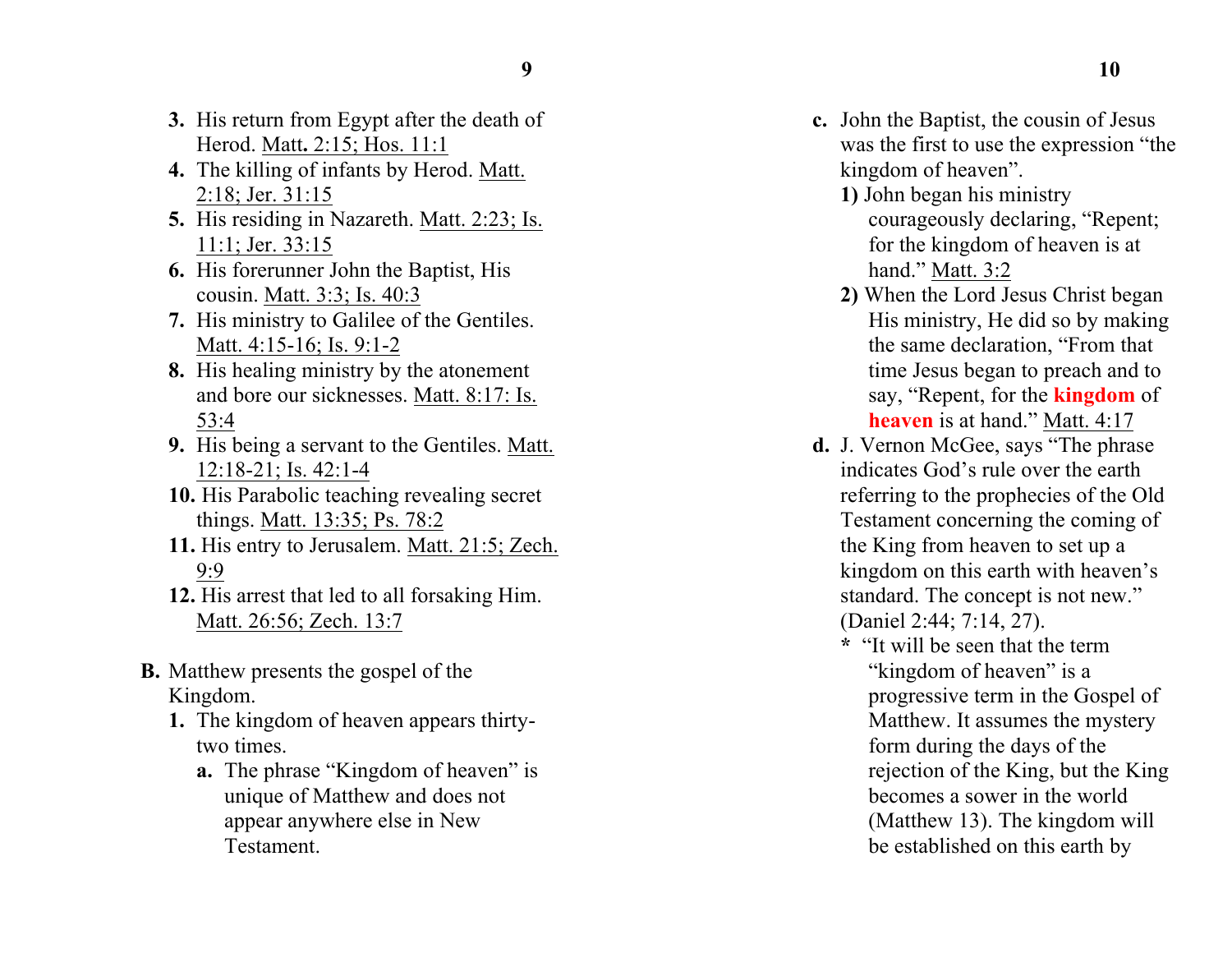Jesus at the Second Coming of the King." Matthew 24, 25

- **2.** The Kingdom of God appears five times. Matt. 6:33: 12:28; 19:24; 21:31, 43
	- **a.** The "kingdom of God"' is not synonymous with the "kingdom of heaven".
	- **b.** The "kingdom of God" is a broader term encompassing all the creation of God, including angels.
	- **c.** The church is not the Kingdom of heaven or the Kingdom of God, but it is part of both.
	- **d.** The church will not bring in the "Kingdom", but will return with Jesus, who will set up the Kingdom.
- **3**. The word "Kingdom" appears fifty-three times.
	- **a.** Jesus is called the "Son of David" nine times.
	- **b.** Matthew alone quotes the words of Jesus about His "throne and His glory". Matt. 19:28; 25:31
	- **c.** Matthew alone calls Jerusalem "The Holy City" and "The City of the King". Matt. 4:5; 5:35
	- **d.** Jesus is not only presented as King of the Jews, but the judge of the world. Matt. 19:28; 24:27-31; 25:31-46; 26:64

**e.** The Kingdom of Jesus is spiritual, but will be manifested on the earth, now and in the future, the Jews are looking for an earthly kingdom.. Matt. 8:11; 12:28, 13:40-43

**\*** That is why the disciples kept asking, "Are you going to restore the kingdom of God now."

- **C.** Matthew presents His gospel Jewish in nature.
	- **1.** The genealogy, Son of David and Son of Abraham. Matt. 1:1
	- **2.** The wiremen ask for King of Jews. Matt. 2:2
	- **3.** There are numerous direct quotations fulfilling Scripture, as well many allusions to the Old Testament, some say 67- 96 about the mission, ministry and Jesus being Messiah.
	- **4.** The key phrases that appears regarding direct prophecies, "that it might be fulfilled", 14 times and "it is written" 6 times. Jesus is the highest authority, "you have heard it said, but I say to you".
	- **5.** Jewish customs are not explained, due to the fact that the Jewish audience understood them.
	- **6.** The law is key in the Sermon on the Mount, as the law was given to the Jews.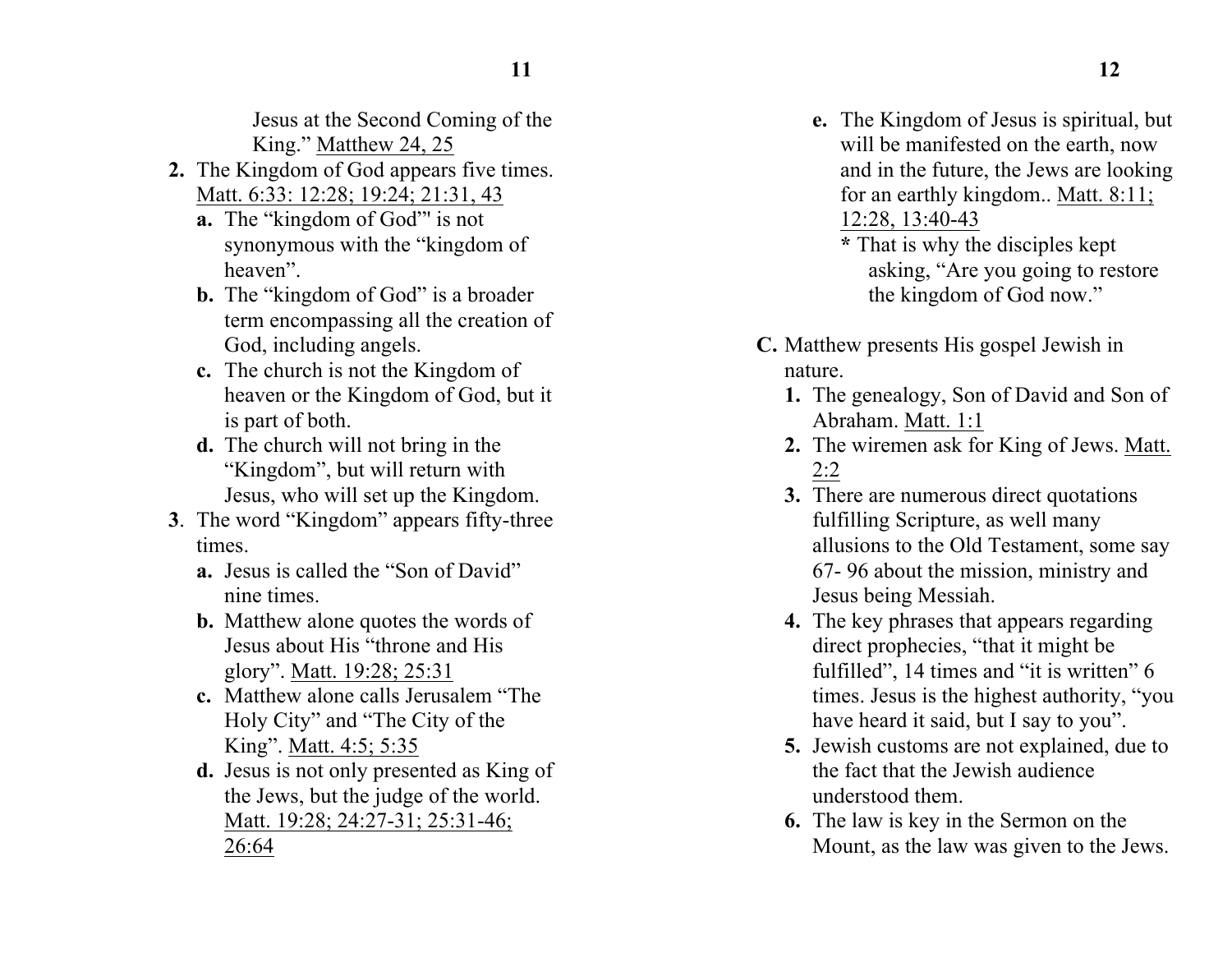- **7.** There is the denunciation of Jewish rulers and scribes for corrupt tradition.
- **8.** There is the absence of any Latin words.
- **9.** The gospel of Matthew prepares Jews for "last days", persecution. Matt. 24
- **10.** But Matthew never excludes the Gentiles. Matt. 8:10-12; 12:18-21; 21:33- 43
- **11.** Only Matthew mentions the "church" in two times. Matt. 16:18; 18:17
- **D.** Matthew presents the gospel in a systematic arrangement not chronological.
	- **1.** First four chapters are in chronology. Matt. 1-4
	- **2.** The Sermon on the Mount, Kingdom life. Matt. 5-7
	- **3.** Ten of the twenty miracles are grouped. Matt. 8-9
	- **4.** The instructions to the disciples. Matt. 10
	- **5.** The parables of the Kingdom, in the absence of the King. Matt. 13
	- **6.** The terms of discipleship. Matt. 18
	- **7.** The Olivet discourse, the return and setting up of the Kingdom. Matt. 24-25
- **E.** Matthew presents five mayor discourses.
	- **1.** Sermon On The Mount. Matt. 5:1-7:29
	- **2.** Instructions to the Twelve. Matt. 9:35- 10:42
	- **3.** Parables of the Kingdom. Matt. 13:1-52
- 
- **4.** The Christian Community. Matt. 18:1-35
- **5.** The Olivet Discourse. Matt. 24:1-25:46
- **V. The purpose of the Gospel.**
	- **A.** Origin said, "For converts from Judaism". \* Genealogy and Old Testament. fulfillment of Scriptures is key.
	- **B.** To show Jesus to be the promised Messiah and King.
	- **C.** To provide the words of Jesus and teaching for instruction and guidance for the citizens of the kingdom.
	- **D.** To convert the lost in the "Great Commission".
- **VI. The person of Christ.**
	- **A.** Jesus is the promised Messiah born of a virgin. Matt. 1:23; Is. 6:14; Gen. 3:15
	- **B.** Jesus is the priest and law giver. \* "You have heard, but I say to you." Matt. 5
	- **C.** Jesus is the prophet to come.
		- \* "A greater than Jonah is here." Matt. 12:41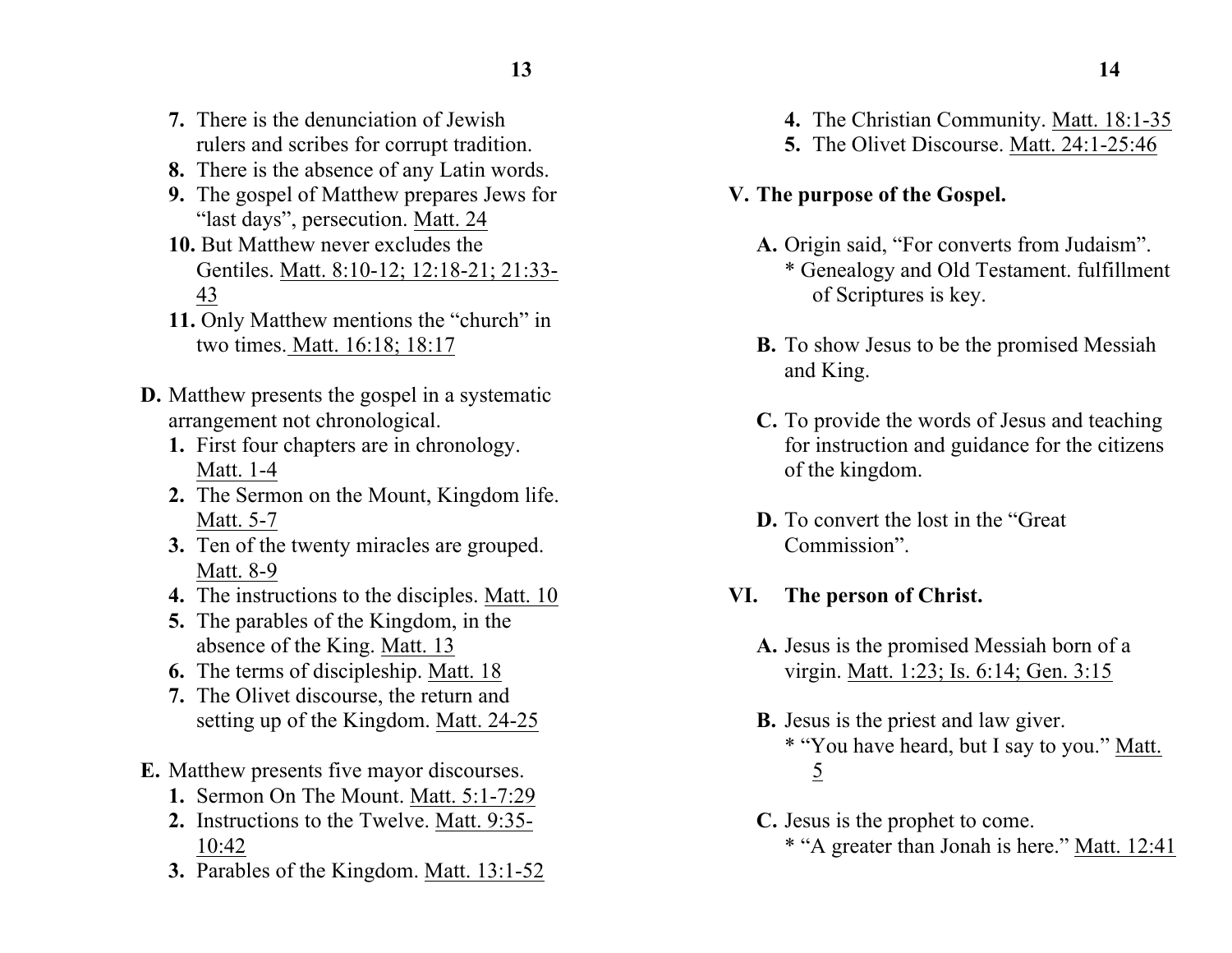- **D.** Jesus is the King of the Jews.
	- \* "Are you the King of the Jews? So Jesus said to him (Pilate), "It is as you say". Matt. 27:11

## **VI. The outline.**

- **I.** Some divide Matthew by the phrase "from that time Jesus began." Matt. 4:17; 16:21
	- **A.** The person of Jesus, the introduction. Matt. 1:1-4:16
	- **B.** The proclamation of Jesus, the development. Matt. 4:17-16:20
	- **C.** The Passion of Jesus, the climax. Matt. 16:21-28:20
- **II.** Others by the phrase, "And then, when Jesus had come to the end of these sayings".
	- **A.** "And then, when Jesus had come to the end of these sayings" the people were astonished at His teaching. Matt. 7:28
	- **B.** "Now it came to pass, when Jesus finished commanding His twelve disciples, that He departed from there to teach and to preach in their cities." Matt. 11:1
- **C.** "Now it came to pass, when Jesus had finished these parables, that He departed from there." Matt. 13:53
- **D.** "Now it came to pass, when Jesus had finished these sayings, *that* He departed from Galilee and came to the region of Judea beyond the Jordan." Matt. 19:1
- **E.** "Now it came to pass, when Jesus had finished all these sayings, *that* He said to His disciples," Matt. 26:1
- **III.** Beacon's commentary outline.
- **I. The Preparation of The Messiah. Matt. 1:1-4:25**
	- **A.** The genealogy of Jesus. Matt. **1:1-17**
	- **B.** The birth of Jesus. Matt. 1:18-25
	- **C.** The childhood of Jesus. Matt. 2:1-23
	- **D.** The ministry of John the Baptist. Matt. 3:1-12
	- **E.** The baptism of Jesus. Matt. 3:13-17
	- **F.** The temptation of Jesus. Matt. 4:1-11
	- **G.** The beginnings in Galilee. Matt. 4:12-25

# **II. First Discourse: Sermon On The Mount. Matt. 5:1-7:29**

- **A.** The setting of the sermon. Matt. 5:1-2
- **B.** The nature of the disciples. Matt. 5:3-16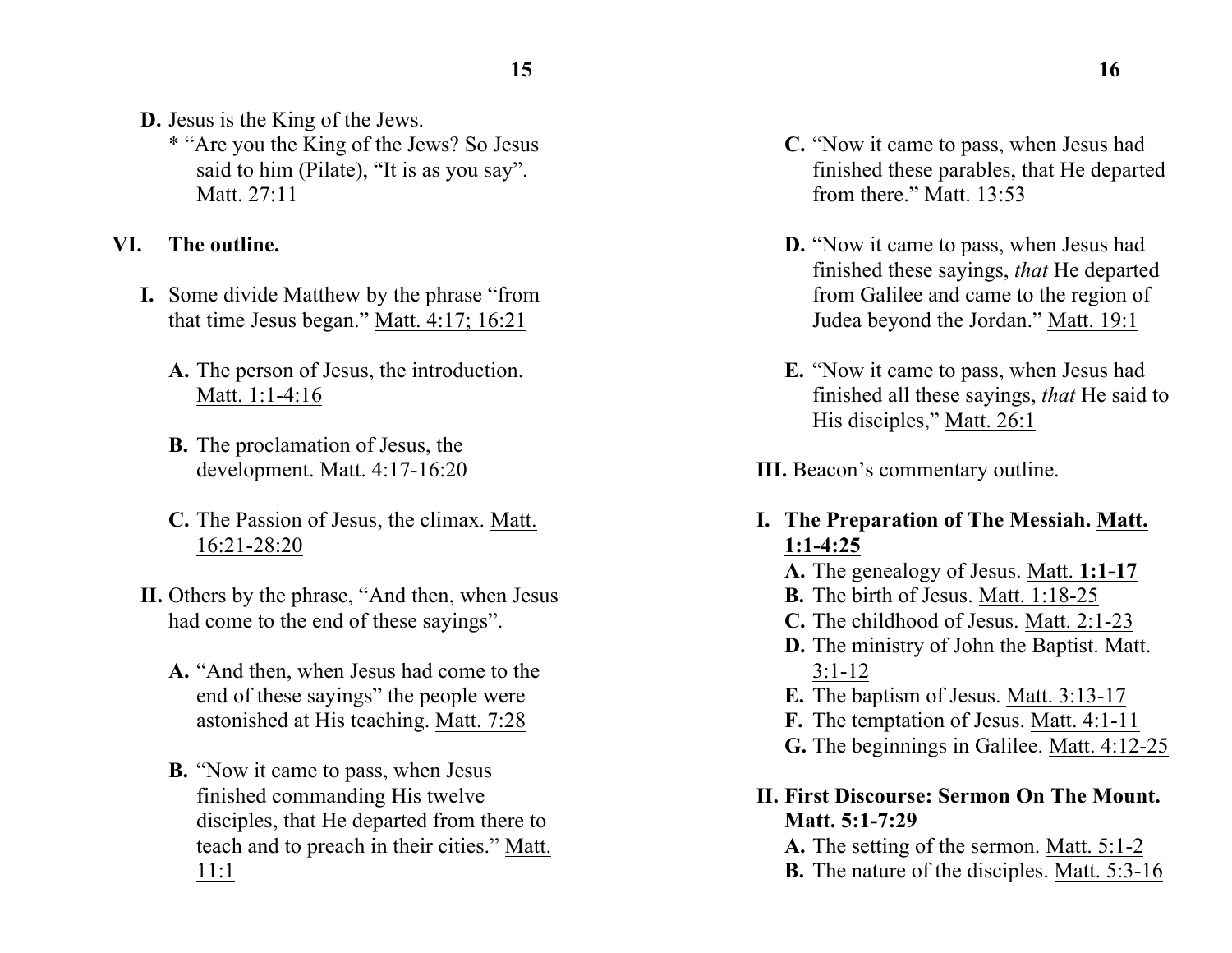- **C.** The righteousness of the disciples. Matt. 5:17-48
- **D.** The religion of the disciples. Matt**.** 6:1- 34
- **E.** The life of the disciples. Matt. 7:1-29

#### **III. Narrative Resumed: A Ministry of Miracles. Matt. 8:1-9:34**

- **A.** Three healing miracles. Matt. 8:1-17
- **B.** The cost of discipleship. Matt. 8:18-22
- **C.** Three more miracles. Matt. 8:23-9:8
- **D.** Mercy, not sacrifice. Matt. 9:9-17
- **E.** Third group of miracles. Matt. 9:18-34

### **IV. Second Discourse: Instructions to the Twelve. Matt. 9:35-10:42**

**A.** The need for laborers. Matt**.** 9:35-38 **B.** The mission of the twelve. Matt. 10:1-42

# **V. Narrative Resumed: Rejection of the Messiah. Matt. 11:1-12:50**

**A.** Jesus and John the Baptist. Matt. 11:1-19

- **B.** Jesus and the cities. Matt. 11:20-24
- **C.** Jesus and the simple. Matt. 11:25-30
- **D.** Jesus and the Pharisees. Matt. 12:1-45
- **E.** Jesus and His family. Matt. 12:46-50

## **VI. Third Discourse: Parables of the Kingdom. Matt. 13:1-52**

**A.** The setting. Matt. 13:1-2 **B.** The seven parables. Matt. 13:3-50 **C.** The sequel. Matt. 13:51-52

### **VII. Narrative Resumed: Journeys of Jesus. Matt. 13:53-17:2**

- **A.** Jesus and John rejected. Matt. 13:53- 14:12
- **B.** Further miracles. Matt. 14:13-36
- **C.** Ceremonial vs. moral defilement. Matt. 15:1-20
- **D.** More miracles. Matt. 15:21-39
- **E.** Blind Pharisees and seeing disciples. Matt. 16:1-17:27

## **VIII. Fourth Discourse: The Christian Community. Matt. 18:1-35**

**A.** The Christian and children. Matt. 18:1-14

- **B.** The Christian and his brother. Matt. 18:15-35
- **IX. Narrative Resumed: Discipleship and Controversy. Matt. 19:1-23:39 A**. Discipleship .Matt. 19:1-20:34
	- **B.** Controversy. Matt. 21:1-23:39

# **X. Fifth Discourse: Olivet Discourse. Matt. 24:1-25:46**

- **A.** The end of the age. Matt. 24:1-51
- **B.** Three parables on preparedness. Matt. 25:1-46
- **XI. The Passion. Matt. 26:1-27:66**